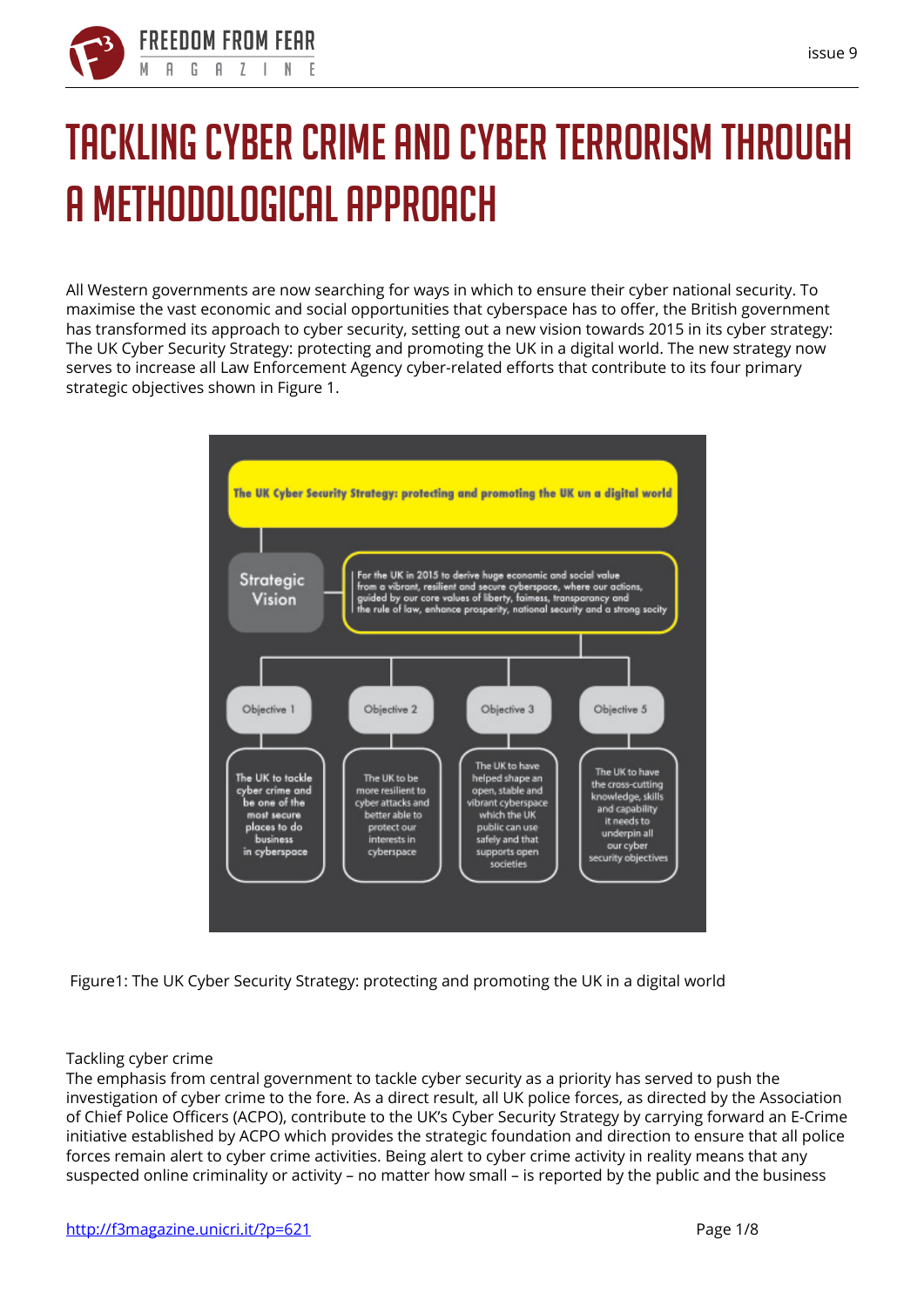sector and recorded. This policing initiative continues to be embedded within the very operating culture of policing practices at all levels of policing and all police officers, whether front line responders, detectives of the Criminal Investigation Departments based at local policing divisions or regional units, all have a responsibility to contribute towards achieving the aim of the national ACPO E-Crime initiative. Local police forces contribute to the broader cyber crime efforts of the new National Crime Agency (NCA), a powerful body of operational crime fighters who have a clear focus on public protection with a federal approach. The NCA mission shall include tackling organized crime, strengthening borders, fighting fraud and cyber crime, and protecting children and young people. The creation of the NCA marks a significant shift in the UK's approach to tackling serious, organized, and complex crime, with an emphasis on greater collaboration across the whole law enforcement landscape in which all local police forces play a strategic role. Local police forces have been encouraged to develop an effective two-way information sharing relationship with the NCA, to ensure they engage fully in its four operating commands which include the Economic Crime Command (ECC), providing an innovative and improved capability to deal with fraud and financial crimes, including those carried out by organized criminals, and the Child Exploitation and Online Protection Centre (CEOP), which shall work with industry, government, children's charities and law enforcement to protect children from sexual abuse and to bring offenders to account. Both of these primary arms of the NCA shall work to significantly reduce the cyber-based risks to citizens and protect the broader security of the nation and have direct links to the work of local policing. While local police forces tackle cyber-related crime at a local, regional and national level, they are no strangers to tackling more severe threats to their nation's security arising from cyber terrorism and the terrorist use of the internet. **Responding to cyber terrorism**

When UK counter-terrorism police officers raided a flat in West London in October 2005, they arrested a young man, Younes Tsouli. The significance of this arrest was not immediately clear but investigations soon revealed that the Moroccan born Tsouli was the world's most wanted 'cyber-terrorist'. In his activities Tsouli adopted the user name 'Irhabi 007', Irhabi meaning 'terrorist' in Arabic, and his activities grew from posting advice on the internet on how to hack into mainframe computer systems, to assisting those in planning terrorist attacks. Tsouli trawled the internet searching for home movies in the theatres made by US soldiers concerning conflict in Iraq and Afghanistan that would reveal the inside layout of US military bases. Over time these small pieces of information were collated and passed to those planning attacks against armed forces bases. This virtual hostile reconnaissance provided insider data illustrating how it was no longer necessary for terrorists to conduct physical reconnaissance if relevant information could be captured and meticulously pieced together from the internet.

Police investigations subsequently revealed that Tsouli had 2.5million € worth of fraudulent transactions passing through his accounts which he used to support and finance terrorist activity. Pleading guilty to charges of incitement to commit acts of terrorism, Tsouli received a sixteen-year custodial sentence to be served at Belmarsh High Security Prison in London where, perhaps unsurprisingly, he has been denied access to the internet. The then National Coordinator of Terrorist Investigations, Deputy Assistant Commissioner Peter Clarke, said that Tsouli: "Provided a link to core al Qa'ida, to the heart of al Qa'ida and the wider network that he was linking into through the internet", going on to say: "what it did shows us was the extent to which they could conduct operational planning on the internet. It was the first virtual conspiracy to murder that we had ever seen." The case against Tsouli was the first in the UK which quickly brought about the realization that cyber-terrorism presented a real and present danger to the national security of the UK – a threat that all in authority required a better understanding to develop and deploy effective counter measures.

## **Terrorist use of the internet**

The threat of cyber terrorism continues to dominate the concerns of national security policy makers, but it is the terrorist use of the internet for recruitment and radicalisation that has spurned a home-frown terrorist threat not just in the UK, by across EU Member States and in the United States. During June of 2006, Hammad Munshi, a 16 year old school boy from Dewsbury in Leeds of West Yorkshire, was arrested and charged on suspicion of committing terrorism related offences. Following his arrest searches were conducted at his family home where his wallet was recovered from his bedroom. It was found to contain hand-written dimensions of a sub machine gun, taken from a book entitled Expedient Homemade Firearm. At the time Munshi had excellent information technology skills and had registered and ran his own website on which he sold knives and other extremist material passing on information on how to make Napalm, as well as how to make detonators for Improvised Explosive Devices (IED's).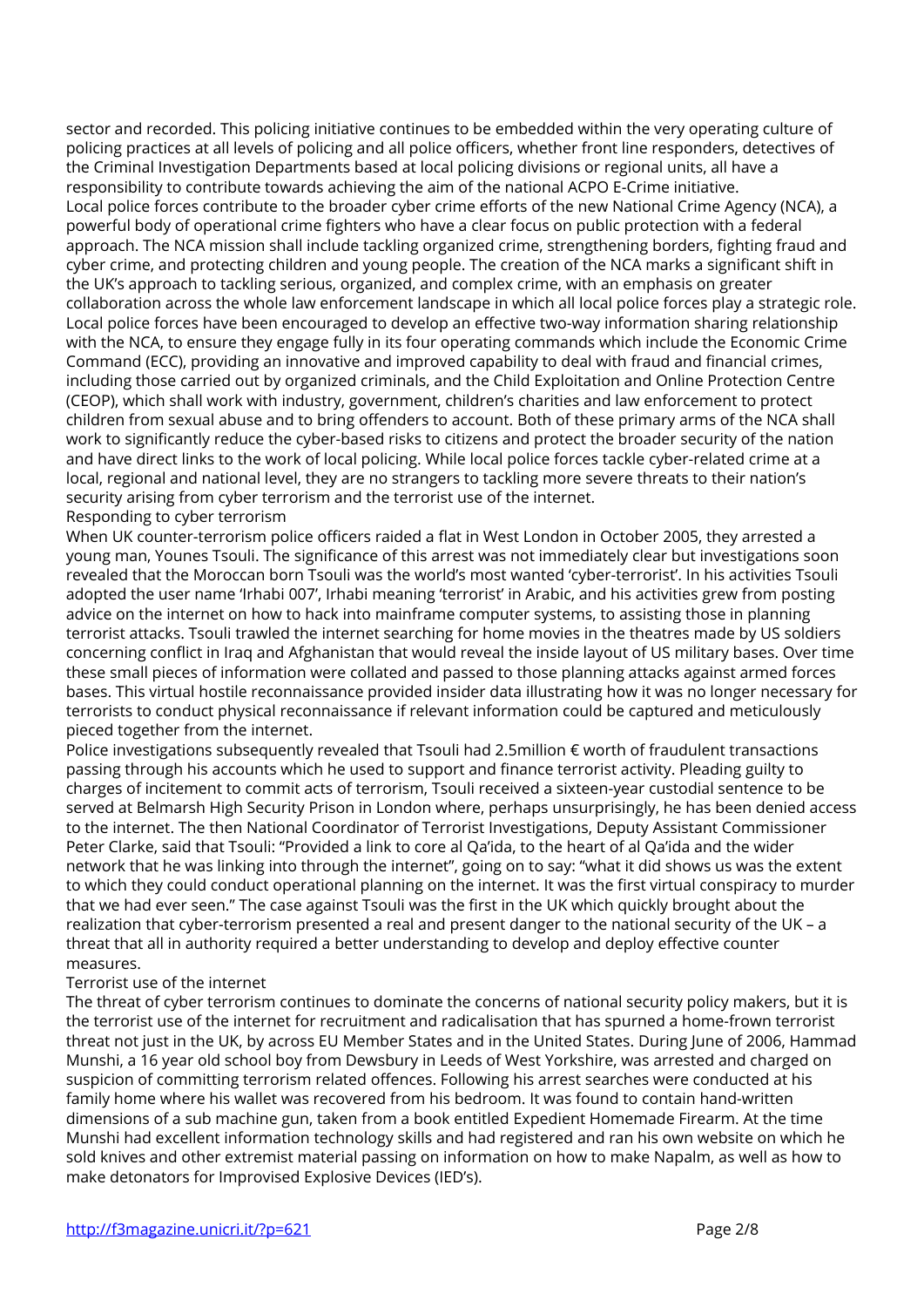While the online rhetoric of al Qa'ida cyber recruiters reached the computer in the bedroom of Hammad Munshi in west Yorkshire, WYP officers on this occasion were able to intervene before any critical security risks to citizens were realized, but not all individuals being recruited online would be prevented from carrying out attack would be stopped by UK security forces. On 22 May 2008, Nicky Reilly, aged 22, left his home in Plymouth with a rucksack containing six bottles full of nails and home-made explosives (HME). His target was the Giraffe restaurant in Exeter, a popular place to lunch for shoppers. Reilly, who has Asperger's syndrome and a mental age of 10, was a suicide bomber, recruited on-line in local internet cafes by extremists in chat rooms who had fuelled a hatred of the West. Extremists had created a home-grown terrorist and had directed him to bomb-making websites discussing what his target should be. As Reilly was seated in the restaurant forty-four customers had also sat down to dine. One of the eleven members of staff working that day brought Reilly a drink, he sat for ten minutes before making his way to the lavatory taking his rucksack with him. Once inside a cubicle the device detonated prematurely causing injury to Reilly and damage to the restaurant. No other person was injured in the blast.

A note left at his home revealed the motivation for his actions in which he paid tribute to Osama bin Laden and called on the British and US governments to leave Muslim countries. The note declared that Western states must withdraw their support of Israel and that violence would continue until 'the wrongs have been righted'. Reilly, appearing at court under the name of Mohammed Abdulaziz Rashid Saeed, pleaded guilty to offences of attempted murder and preparing for acts of terrorism. At the Old Bailey on 30 January he was sentenced to life imprisonment. Mr Justice Calvert-Smith said that: "I am quite satisfied that these offences are so serious that only a life sentence is appropriate. This defendant currently represents a significant risk of serious harm to the public." He went on to say that: "The offence of attempted murder is aggravated by the fact that it was long planned, that it had multiple intended victims and was intended to terrorize the population of this country. It was sheer luck or chance that it did not succeed." The defence counsel, Kerim Fraud representing Reilly stated that: "He may comfortably be deemed to be the least cunning person ever to have come before this court for this type of offence."

The threat of cyber terrorism in all of its forms continues to represent a serious risk to the national security of many nations, but other criminals, extremists, agitators and states themselves have also come to understand the unique potential of the internet, presenting a complex malaise of new cyber-based threats to Western democracies and their citizens. Amongst the many challenges arising from the phenomenon of cyber-based threats and security hazards, remains the urgent need to assess and critically evaluate cyber crimes to identify modes of operation.

**Proposed evaluation framework**

In order to formally analyse Cyber Crime case studies, such as the ones stated, we propose a model framework for the critical evaluation of cyber crimes based on Strategic Intelligence Management (SIM), the key terms of which include:

- Knowledge Management (KM): "A process of creating a value added Learning Processes (i.e. knowledge) so that knowledge becomes the strategic resource of a law enforcement agency with measurable and quantifiable value in successfully combating a crime or act of terrorism."
- Taxonomic categorisation of KM processes: Gathering, Representing, Organising/Visualising, Contributing, Distributing, Collaborating and Refining.
- Strategic Intelligence Management (SIM): "A term that reflects an assessable framework for a complex matrix of individual or collective mental constructs (thoughts, visions, ideas, insights, learning processes, experiences, goals, expertise, values, perceptions, and expectations) held by individuals, that provides specific guidance for specific actions in pursuit of particular ends. This is undertaken by utilising knowledge within LEAs extended value systems (location, communication platforms, social media, legal requirements, jurisdiction, political and social constrains).
- SIM Formulation: "A pragmatic, action-oriented and result driven process of transforming LEA knowledge use from current status to the desired status based on combined Intelligence and knowledge life cycle which include the processes of collection, analysis, creation, transformation, collaboration, visualisation, storage, evaluation, refinement and assessment."

## **Proposed model**

The formulation of SIM requires a methodological approach. Our approach is based on a review of a number of publicly available intelligence models (e.g. UK NIM, EU IMM) and earlier research by Tolavanen (1998) and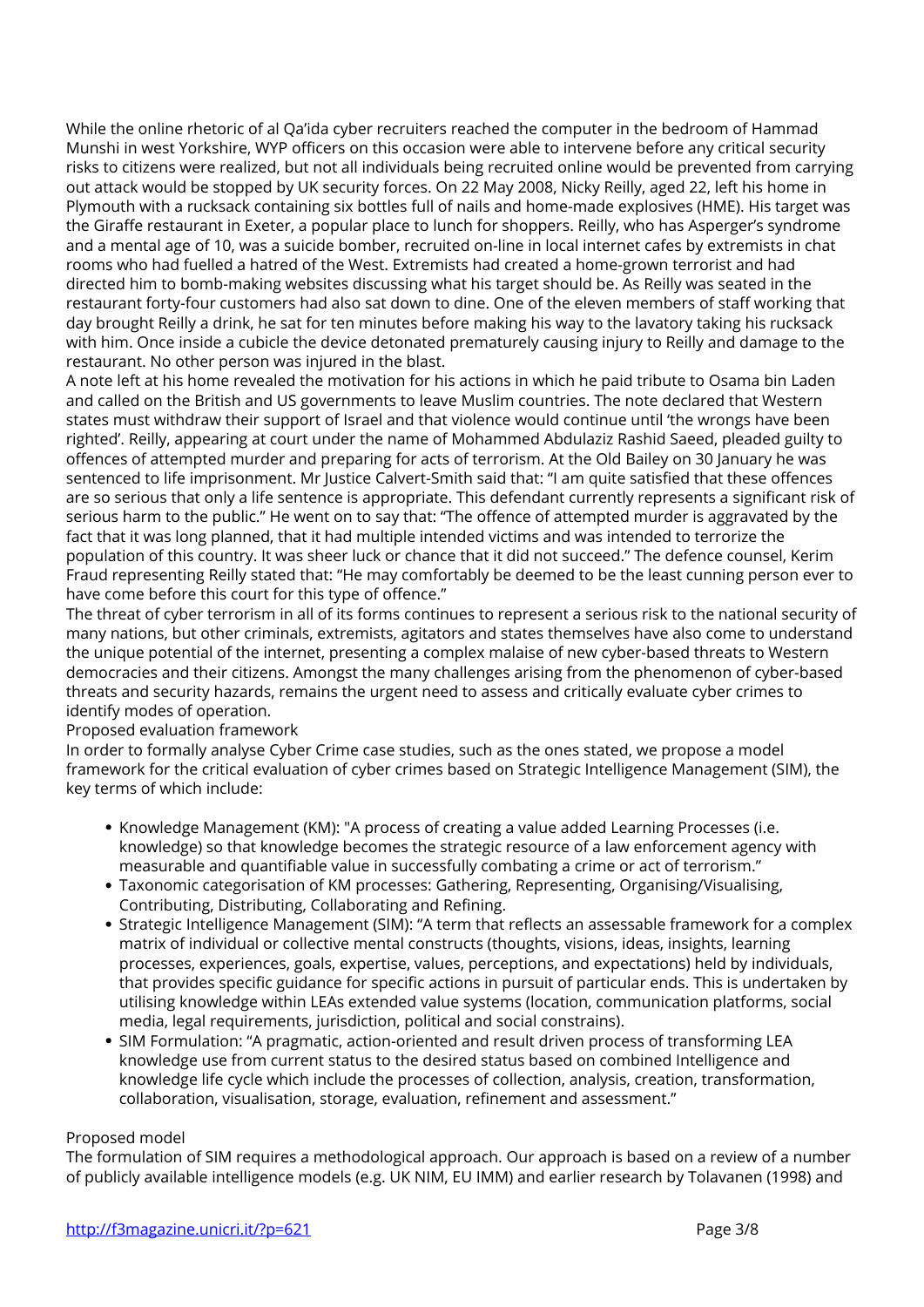Akhgar (2003). In this context of 'method engineering' we have used a Conceptual Template for the Construction of a Methodology (CTCM) in order to identify and elaborate the core methodological components needed for SIM. CTCM core elements are illustrated in Figure 2.



## **Figure2: A conceptual template for construction of a methodology**

Knowledge Management (KM): "A process of creating a value added Learning Processes (i.e. knowledge) so that knowledge becomes the strategic resource of a law enforcement agency with measurable and quantifiable value in successfully combating a crime or act of terrorism."

Taxonomic categorisation of KM processes: Gathering, Representing, Organising/Visualising, Contributing, Distributing, Collaborating and Refining.

Strategic Intelligence Management (SIM): "A term that reflects an assessable framework for a complex matrix of individual or collective mental constructs (thoughts, visions, ideas, insights, learning processes,

experiences, goals, expertise, values, perceptions, and expectations) held by individuals, that provides specific guidance for specific actions in pursuit of particular ends. This is undertaken by utilising knowledge within LEAs extended value systems (location, communication platforms, social media, legal requirements, jurisdiction, political and social constrains).

SIM Formulation: "A pragmatic, action-oriented and result driven process of transforming LEA knowledge use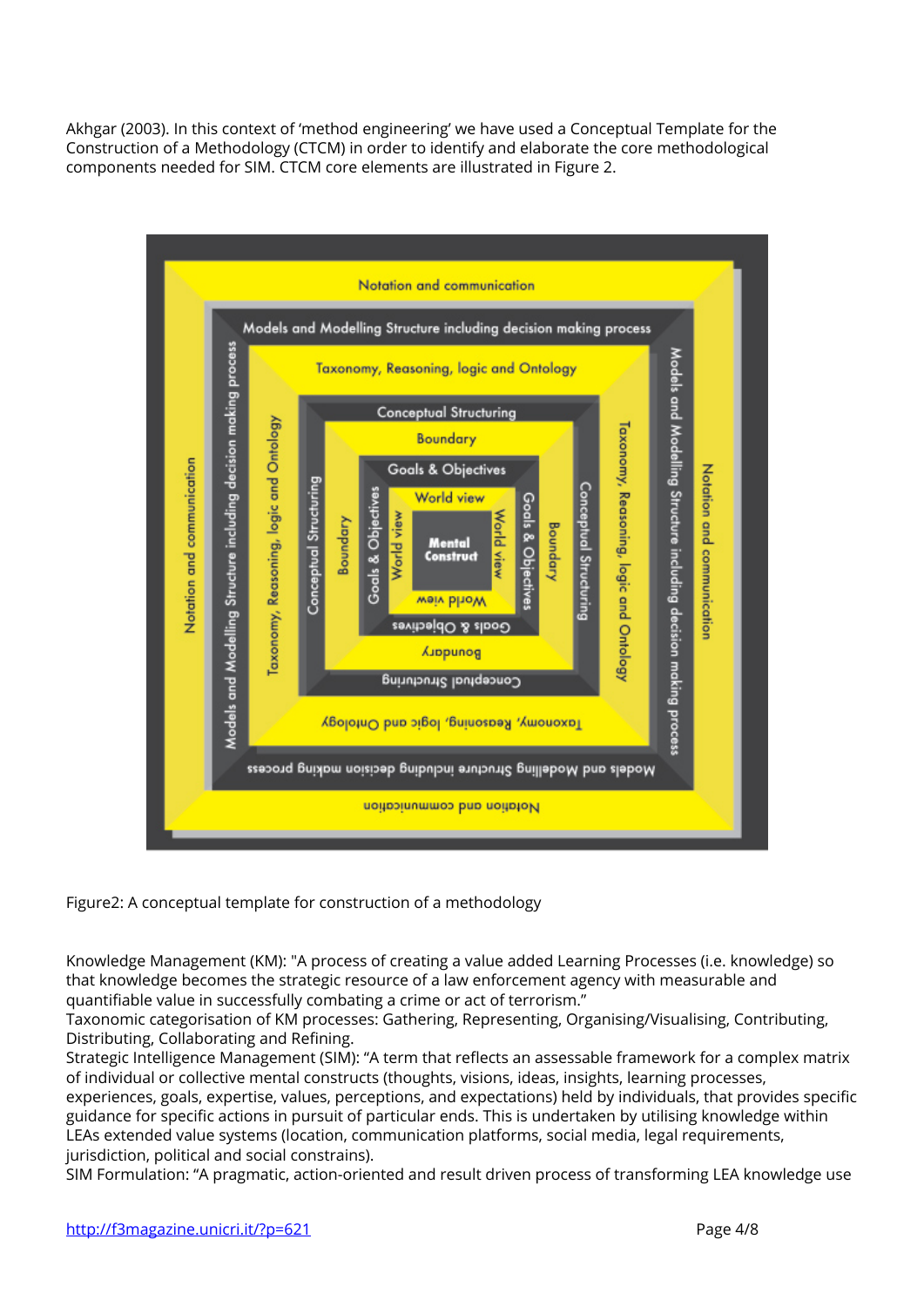from current status to the desired status based on combined Intelligence and knowledge life cycle which include the processes of collection, analysis, creation, transformation, collaboration, visualisation, storage, evaluation, refinement and assessment."

According to the CTCM (Figure 1) a methodology is based on a number of problem frames (Jackson, 1995) or layers. The shape [original idea of the shape drive from the research by Tolavanen 1998] of the CTCM emphasises that different layers are neither exclusive nor orthogonal (mutually independent). Each layer complements the others and all are required to construct a methodology. Each layer has two facets: a) a conceptual description; and b) an interface projection.



**Figure3: CTCM Fragment**

The conceptual description is the 'underlying logic' and the interface projection is the instantiation of that logic. In essence the conceptual description represents the absolute view of the object/idea/representation and the interface projection represents the operational view. Below, we describe the core components of this CTCM and how it could be used to construct a methodology for SIM.

Mental Construct Layer

The Mental Construct (MC) layer of the actors within LEAs creating the methodology is the heart of the CTCM. The underlying philosophical paradigm of the methodology derives from this layer. However in law enforcement contexts there is usually more than one person or system (several actors) involved in the development of methodologies. Particularly when dealing with complex and multi-agency operations or investigations such Organised Crime (OC) cases. Hence a question will arise about whose set of mental constructs will be used?

Within the methodology development environment a range of processes will require the production of an overview of the collective set of mental constructs in play for the specific investigation or action. The collective "representation" of the set of methodology creators' mental constructs will form the layer of CTCM, e.g. the UK National Intelligence Model (NIM) and the Europol Serious and Organised Crime Threat Assessment (SOCTA).

The group mental construct (GMC) is a different mental construct than the individual actor MCs; it is rather the representation of dominated factors within each MC. For example different knowledge sets and ethical values from individuals will be projected through the GMC; although there are other elements that might be influential in the formation of the GMC such as political pressure and national security. The projection of the methodology creator(s) mental constructs will be communicated through the description of a World-View. This projection of MC onto the environment creates a semantic representation of the underlying philosophy and the perception of the methodology from methodology creator(s) perspective. It includes all the values, perceptions, understandings and knowledge of the target domain (in this case a criminal or terrorist group). In the context of LEA activity the GMC may force the set of agents working on an investigation or prevention activity (e.g. an investigation team) to address such questions as:

- What are the driving values of the criminal/terrorist group?
- Is there any ideology?
- How much knowledge do we have about the ideology?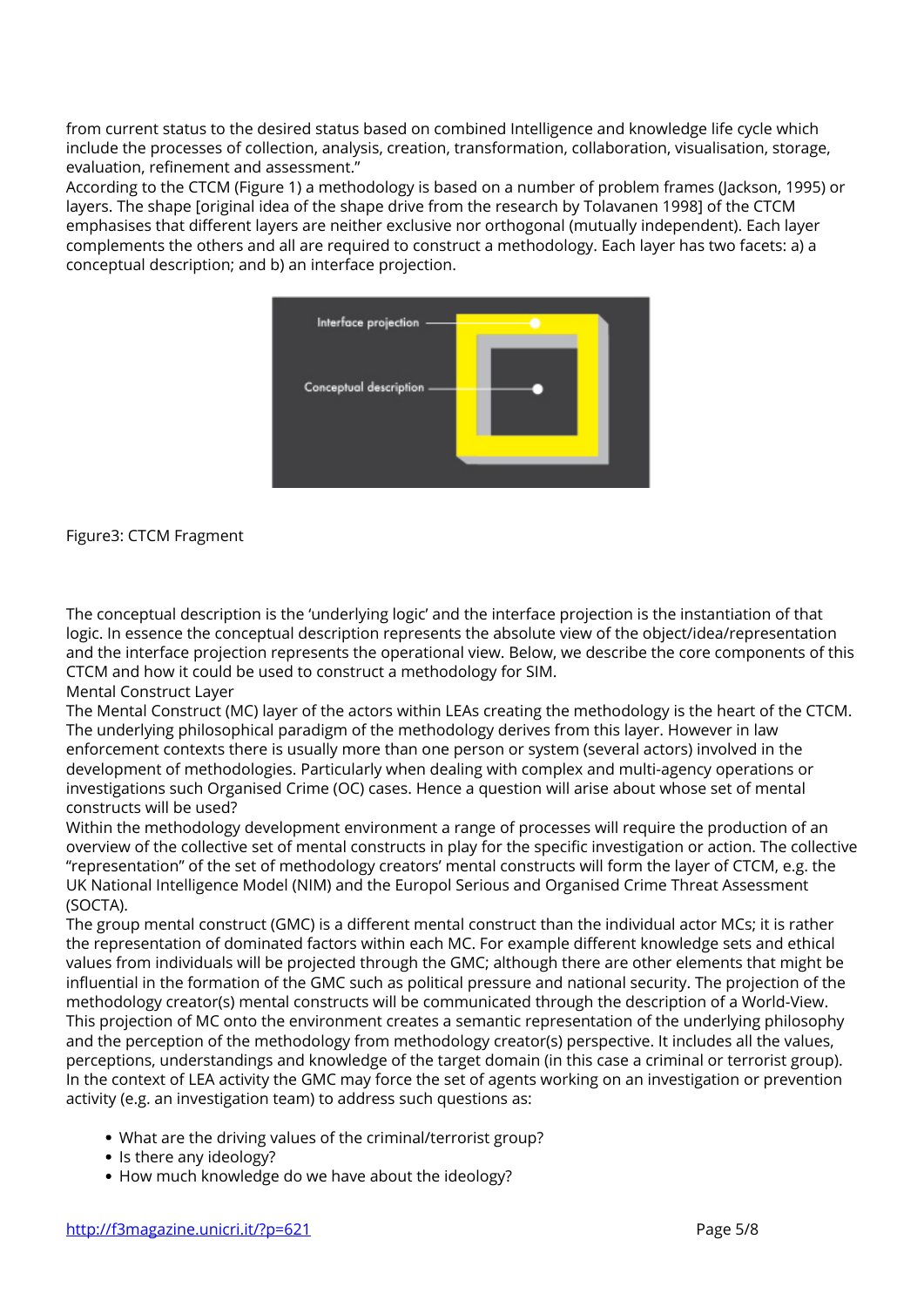- How accurate is our information and knowledge about the ideology?
- Is there any pattern to behaviours? Is there any new crime pattern?
- What are our constraints when dealing with the problem situation?
- How will the end game form?
- What is the financial supply chain?
- What are the consequences of our actions?
- How do we obtain the required intelligence?
- What are the legal issues?
- What are the critical success factors in reducing vulnerability to a terrorist and organised crime attack?
- Are we seeking hard solutions (e.g. technology focused) or soft solutions (e.g. community engagement) for this problem?
- What are our ethical guidelines and codes of conduct?
- What information can we obtain from social media to gain a better understanding about the situation of concern?

## **Goals and Objectives**

The next layer in the CTCM is the goals and objectives layer. Methodologies are not only used to describe the problem domain in the course of an investigation or planning of an operation, but they also should help to improve the "current situation" (before intervention). Before we discuss this layer of the CTCM we have to emphasise that goals and objectives should be based around a clear separation between the uses of the words "goals" and "objectives". Whereby the goals represent the desired outcome in the future – the purpose of the SIM methodology in law enforcement problem solving context – objectives are the points along the way that inform the methodology user if they area on the right track. Objectives identify the critical success factors of an investigation process. This layer of the CTCM is concerned with the contextualisation of the problem situation and its domain. It is used to frame our understanding of a problem. Jackson (1995) refers to this as the "problem frame". It deals with all the aspects of the real world one needs to consider and understand. For example the interrelationship between intelligence components such as the HUMINT and ELINT elements or people linkages directly or otherwise in the course of an investigation. This includes identification of the problem and its type in order to develop goals and objectives. The projection of the aims and objectives of a methodology is communicated to the methodology user through the boundary element of the CTCM. In them methodology construction context it should provide a clear understanding of "what is in" and "what is out" based on the methodology goals and objectives. This is illustrated in figure 3.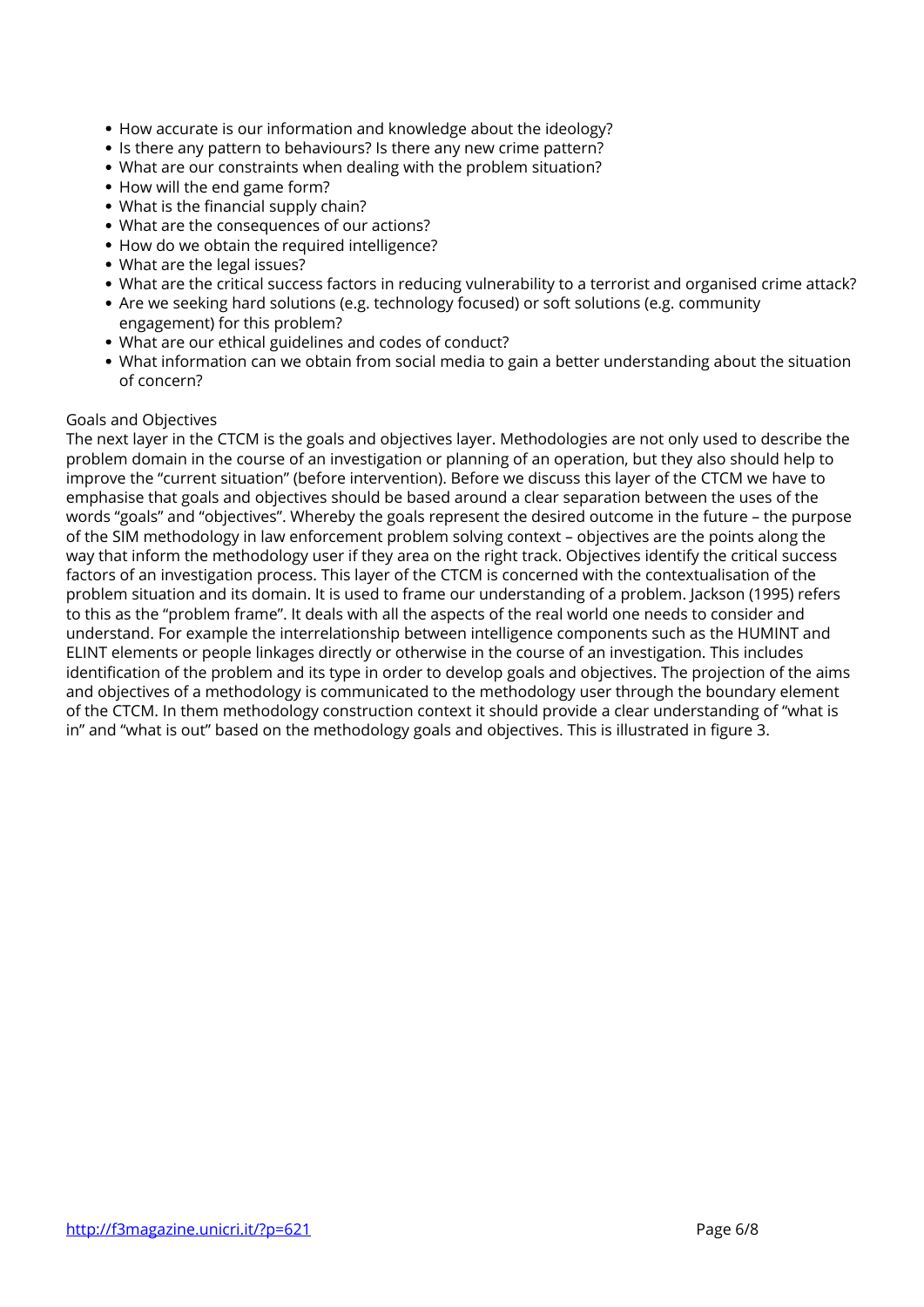

**Figure4: Boundary construction for the CTCM**

## **Conceptual Structuring**

The next layer of the CTCM is the conceptual structuring. The rationale provided by Jayaratna (1994) asserts that in the context of methodology construction we use structuring [verb] rather than structure [noun] to describe the linkages and organization of concepts. Following this then, during methodology construction it is impossible to simply and statically analyse and completely represent the goals and objectives of the methodology and required actions. It is therefore necessary to restrict attention to a smaller number of concepts and the key meaningful relationship between them. This is particularly important for envisaging the clustering of intelligence captured during an operation and creating a logical and conclusive link between the items of intelligence. The conceptual structuring layer covers procedural guidelines and service descriptions, which describe how the process of achieving the methodology's goals and objectives should be carried out. This is usually based on a national framework or directive such as UK NIM model. The conceptual structuring of a methodology in CTCM is communicated with the methodology user through its taxonomy, reasoning, logic and ontology. This includes the rationale for the steps and stages of the methodology and the user's goals and objectives, which should reflect the methodology's overall goals and objectives as identified in the previous layer. IT should also communicate the key properties (such as the history, dependencies, inherited, events, instantiation, composition and decomposition, states, and emergent, services and roles and responsibilities) needed for planning, tactical understanding and strategic execution of an investigation or an operation (Tolavanen, 1993 and Jayaratna 1994)

**Models and the Modelling structure**

This layer deals with Models and the Modelling structure. Ontology defined as part of the conceptual structuring layer can be validated and represented globally by using models and taxonomical interaction between models represented through modelling structure. Hence models can be seen as a simplification of